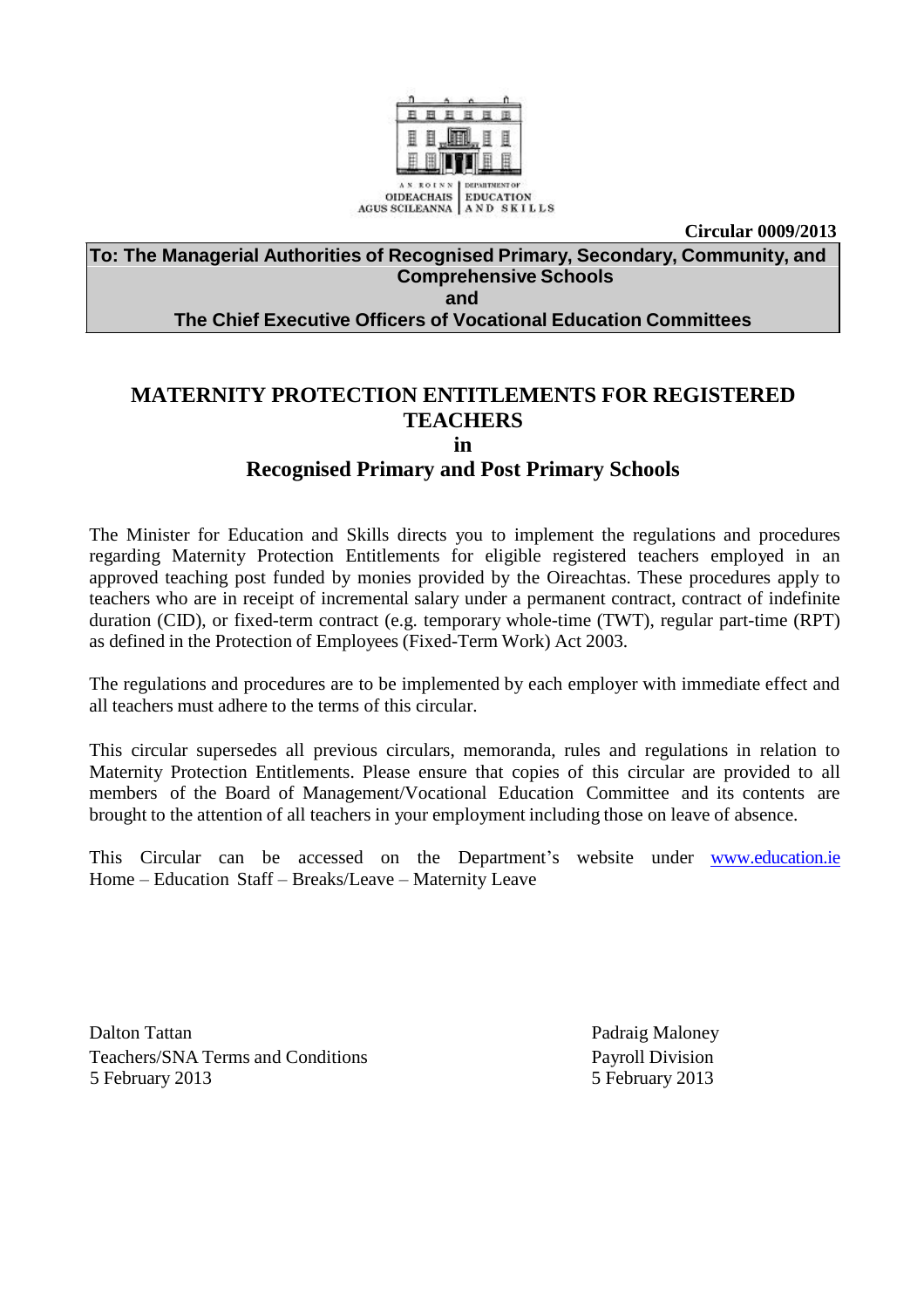#### **Definitions**

For the purposes of this scheme the following terms shall have the meanings assigned to them here unless the context indicates otherwise:

**'Back to Back'** contract – means a contract which follows immediately from the previous contract with no break in service: e.g. one contract ends on August  $31<sup>st</sup>$  and a new contract will begin from September  $1<sup>st</sup>$  of the same year.

**Breastfeeding Teacher** – means at any time a teacher whose date of confinement was not more than twenty-six weeks earlier, who is breastfeeding and who has so informed the teacher"s employer.

**DSP** – means the Department of Social Protection.

**Employer** – means a Vocational Education Committee (VEC) for vocational schools/community colleges and a Board of Management/Manager in the case of primary, voluntary secondary, community and comprehensive schools. The Vocational Education Committee or Board of Management/Manager may delegate responsibility for matters set out in this circular to the Principal of the school.

**Health and Safety Authority (HSA)** – the national body in Ireland with responsibility for securing health and safety at work. It is a state-sponsored body, established under the Safety, Health and Welfare at Work Act 2005.

**Leave Year** – means the period  $1<sup>st</sup>$  September to  $31<sup>st</sup>$  August in each year.

**Maternity Benefit** - means a payment made by the DSP to women who are absent from work on maternity leave and who meet the qualifying criteria for the benefit.

**MB10 Form** – means the DSP Maternity Benefit Form.

**Occupational Health Service (OHS)** – means the providers of independent medical advice on occupational health.

**On Line Claims System (OLCS)** – means the system for the recording of absences and imputing the claims for the payment of substitute and non regular part-time teachers which is currently operating in primary, voluntary secondary, community and comprehensive schools.

**School Year** – as defined by the Minister for Education and Skills from time to time currently beginning on  $1<sup>st</sup>$  September and ending on  $31<sup>st</sup>$  August in each year.

**Teacher** – means a person registered with the Teaching Council.

**The Department** – means the Department of Education and Skills.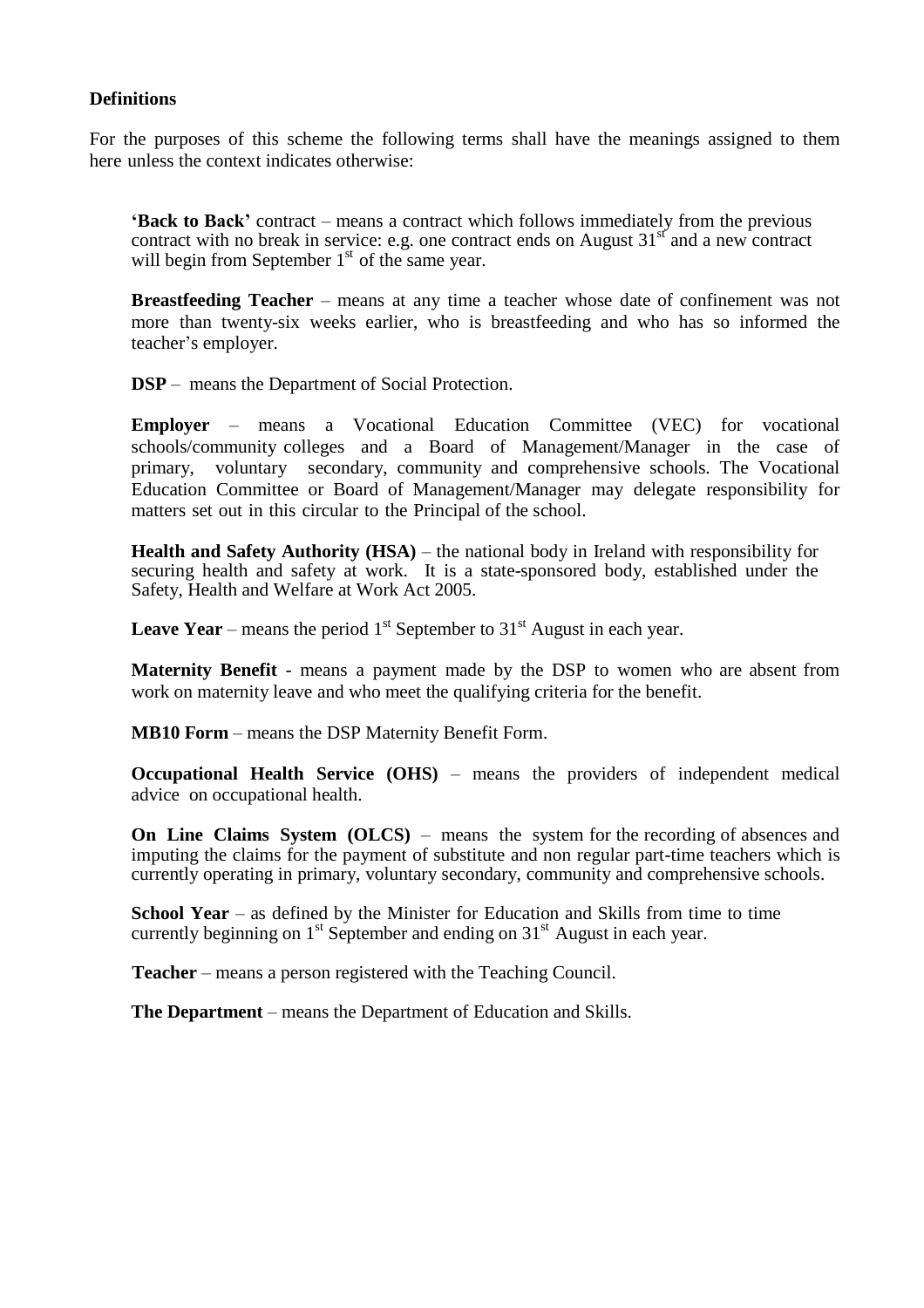## **1. Maternity Leave**

- 1.1 All pregnant teachers, who give birth to a live child, or who reach their  $24<sup>th</sup>$  week of pregnancy, are entitled to 26 weeks maternity leave and 16 weeks additional unpaid maternity leave.
- 1.2 Maternity leave will ordinarily begin on such day as the pregnant teacher selects, unless medically certified that the leave should commence on a particular date. However, the commencement date must not be later than 2 weeks before the end of the week of the baby"s expected birth and four weeks must be taken after the end of the week of the baby"s birth. For these purposes, Saturday is regarded as the end of a week. Teachers may also take cognisance of the DSP rules whereby eligibility for maternity benefit does not normally commence until the 24<sup>th</sup> week of pregnancy and ends when maternity leave ceases. Further details on the DSP regulations are available directly from that Department.
- 1.3 If the birth occurs in a week before a teacher has commenced her maternity leave then the maternity leave must commence immediately and the employer must be informed.
- 1.4 If the birth occurs after the expected date and there are less than 4 weeks of maternity leave remaining, then the employer must be informed and the maternity leave will be extended to ensure that 4 weeks maternity leave are taken following the birth.

#### **2. Statutory Additional Unpaid Leave**

- 2.1. Commencing on the day immediately following completion of maternity leave, a teacher has the option to take a maximum of 16 consecutive weeks statutory additional unpaid maternity leave.
- 2.2 A teacher who avails of statutory additional unpaid maternity leave may be entitled to receive PRSI credits. Please complete the Application for Maternity Leave Credits which is available from the DSP and request your employer to complete and return the employer's section to the DSP.

#### **3. Non Statutory Additional Unpaid Leave to the end of the school year**

- 3.1 A teacher who, on completion of maternity leave and statutory additional unpaid maternity leave may apply for non-statutory additional unpaid maternity leave to the end of the school year.
- 3.2 In the context of this leave the end of the school year is taken to mean August  $31<sup>st</sup>$ . For example, if all the other leave types referred to above were to expire by May 4th, and the teacher in question wished to remain out of school for the rest of the school year, rather than return for a short period, then the non-statutory additional unpaid leave must continue until August 31st inclusive.
- 3.3 This leave type is not a statutory entitlement and it is subject to obtaining written sanction from the employer at least six weeks in advance of an intention to avail of this leave.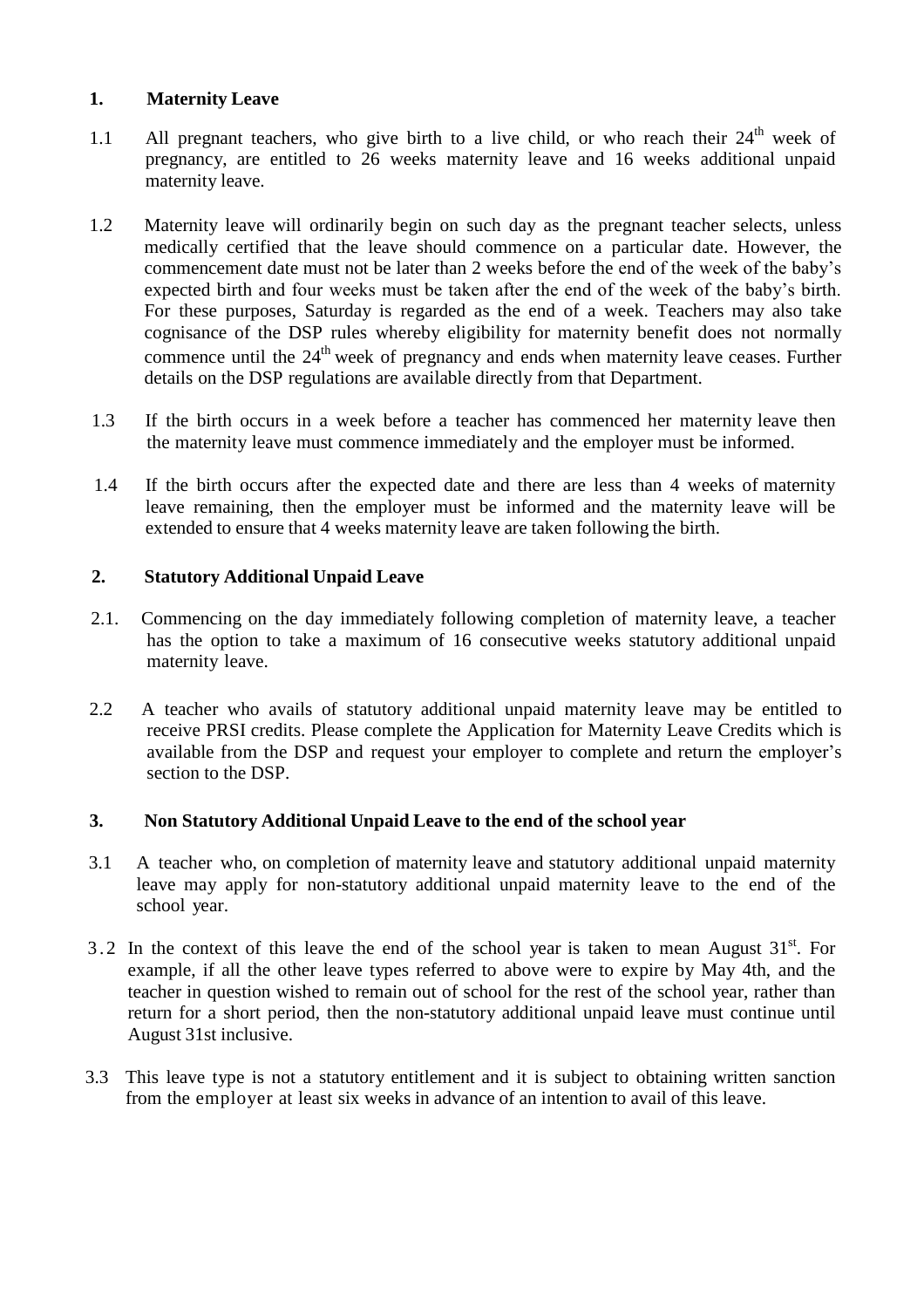#### **4. Sequence in which leave must be taken**

- 4.1 The sequencing arrangements for maternity entitlements are:
	- (a) Maternity leave (26 weeks)
	- (b) Any statutory additional unpaid maternity leave (maximum of 16 weeks)
	- (c) Non-Statutory additional unpaid maternity leave to end of school year (to Aug  $31<sup>st</sup>$ )
- 4.2 When all associated leave types have been fully utilised, as appropriate to each individual, then the next working day becomes the date of resumption for the teacher.

## **5. Application Procedures for Teachers**

- 5.1 Application for maternity leave both paid and unpaid should be made by teachers to their employer at least 6 weeks in advance of commencement of the leave on the prescribed application form which is attached at Appendix A of this circular.
- 5.2 The applicant is responsible for completion of the MB10 Form and should ensure that the school completes the employer"s portion before forwarding to the DSP at least 6 weeks prior to the start date. The MB10 form should **NOT** be sent to the Department of Education and Skills.

## **6. Calculations and OLCS Procedures for Employers**

- 6.1 Employers must enter absences on the OLCS at least 6 weeks prior to the start date for maternity leave.
- 6.2 The procedure for recording maternity leave absences on the OLCS is attached at Appendix B of this circular.
- 6.3 An example maternity leave case and calculation worksheet is attached at Appendix C of this circular.

## **7. Correspondence Address**

7.1 The employer will address all necessary correspondence to the teacher at the address last notified by the teacher and no fault shall lie with the employer in the event that the teacher does not receive such correspondence.

## **8. Statutory Annual Leave/Public Holiday Entitlement**

- 8.1 In general full time employees are entitled to 20 days annual leave. Employees who work less than full hours are entitled to annual leave on a pro rata basis.
- 8.2 Any entitlements in respect of public holidays occurring while on maternity leave will be addressed by additional annual leave.
- 8.3 These annual leave entitlements are to be taken on existing school closure days that occur in the leave year in question i.e. both before and after the maternity leave period. Annual leave entitlements are to be taken at a time outside of the period of maternity leave.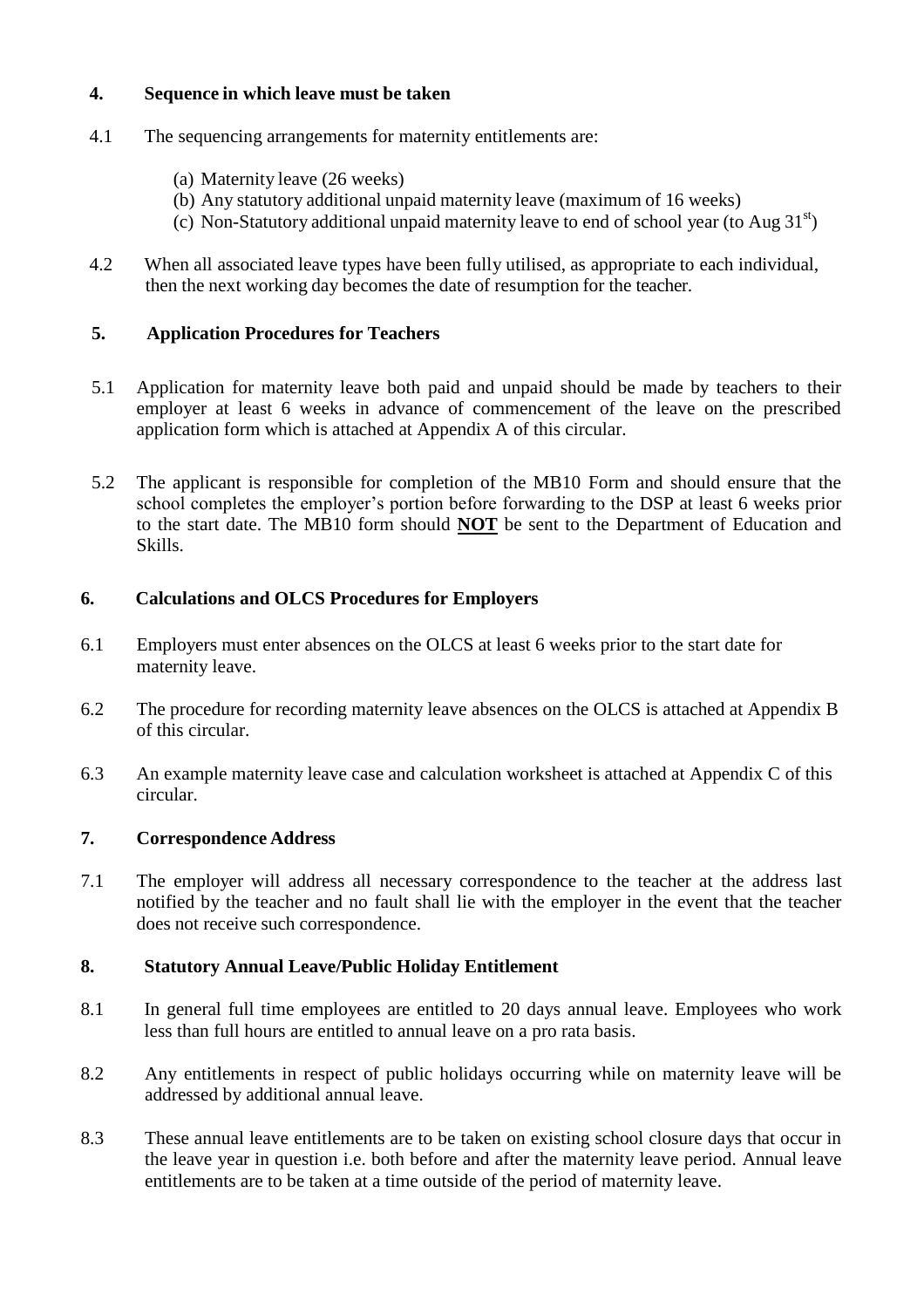- 8.4 When availing of statutory maternity leave and there are not enough school closure days in the leave year to absorb all annual leave entitlements, it is permitted to take the necessary days immediately before the maternity leave in the same leave year. Alternatively, teachers will be permitted to carry the balance forward to the following leave year but must then take these days during school closures.
- 8.5 Teachers who resign/retire or their employment ceases may be entitled to additional payment in lieu of their accrued leave.

#### **9. Pay Arrangements and Maternity Benefit**

- 9.1 Continuation of salary during maternity leave is not a statutory entitlement and is contingent upon compliance with the agreed terms and conditions of this scheme.
- 9.2 Any action which necessitates an adjustment to a teacher's pay should be notified to the Department/VEC immediately.
- 9.3 Under the DSP regulations, PRSI contributors at the modified rate (Class D) have no entitlement to Maternity Benefit. Therefore no deduction is applied to their salary and they remain on their ordinary rate of pay.
- 9.4 Under the DSP regulations any Maternity Benefit payable by the DSP to PRSI contributors at the full rate (Class A), will issue directly to the teacher in question. A deduction from salary equivalent to the maximum weekly rate of Maternity Benefit payable to the teacher will initially be applied by the Department.
- 9.5 If the amount of benefit payable to the teacher is less than the maximum, or if a person is not entitled to any Maternity Benefit, they should notify their payroll section immediately to ensure that the salary adjustments are correct. Changes to the automatic deduction can be made provided the teacher furnishes a copy of the DSP's written notice of the actual Benefit rate applicable, if any, to the relevant payroll. Deductions, where appropriate, will be made fortnightly during the period of paid leave up to a maximum of 26 weeks for maternity leave. If the absences are recorded late any arrears due will have to be deducted from salary after the date of notification.
- 9.6 With effect from 1 July 2013 Maternity Benefit payment will be treated as taxable income.

#### **10. Time off for ante-natal care appointments, post natal care appointments and attendance at ante-natal classes**.

- 10.1 Pregnant teachers are entitled to time off work, without loss of pay, to:
	- (a) attend medical appointments related to ante-natal care,
	- (b) attend one set of ante-natal classes in a working career, other than the last 3 classes in such a set, and
	- (c) attend medical appointments related to post-natal care within 14 weeks of the birth
- 10.2 If a pregnant teacher misses particular ante-natal classes in a set then it is permitted that during a subsequent pregnancy, or pregnancies, she may attend classes equivalent to those missed.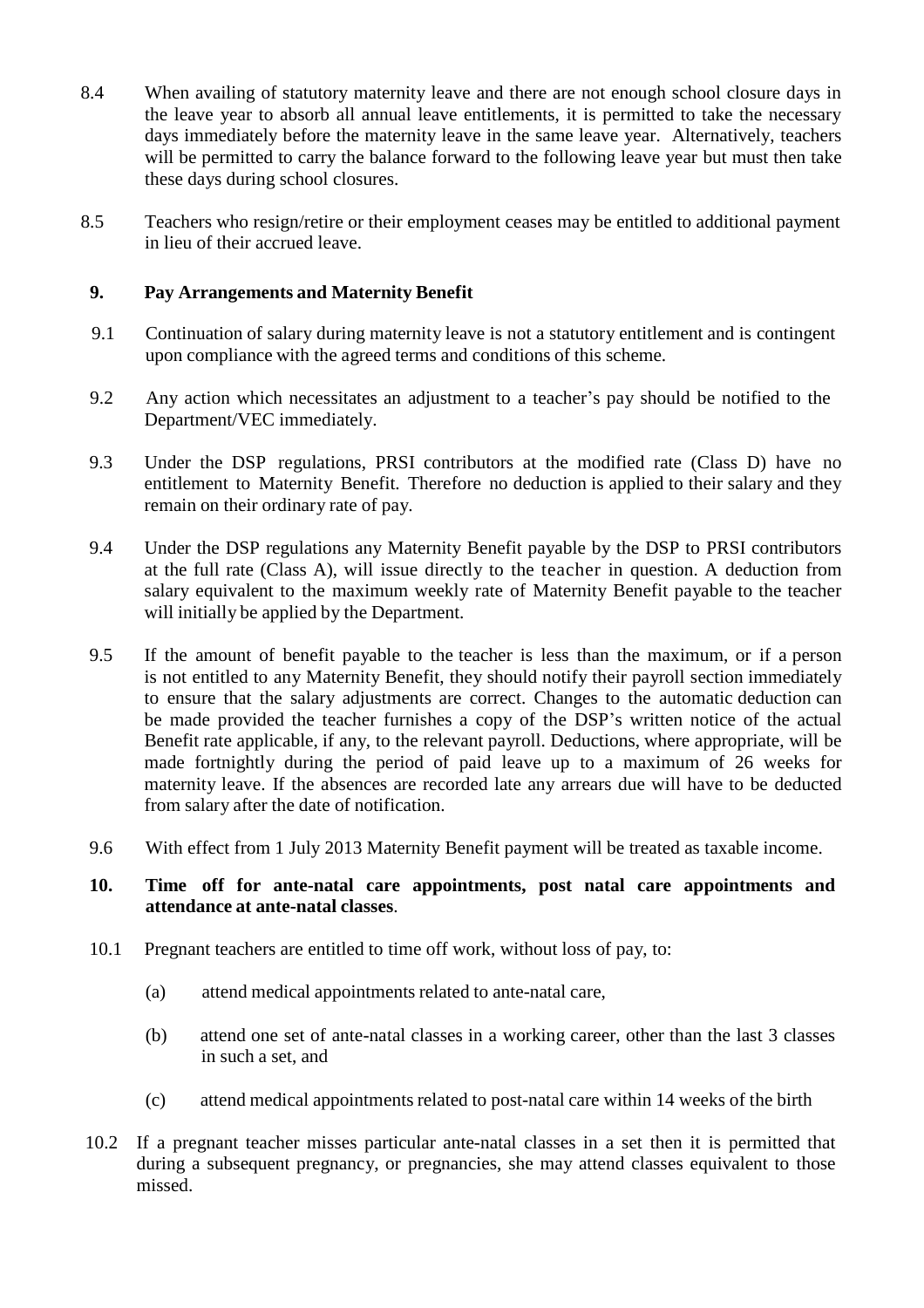- 10.3 An expectant father is entitled to time off work, without loss of pay, to attend the last two ante-natal classes in a set attended by the pregnant mother.
- 10.4 Two weeks notice should be given for each absence referred to in this section and appropriate certification provided.

## **11. Health and Safety of pregnant, post natal, and breastfeeding teachers**

- 11.1 The Safety, Health, and Welfare at Work Act 2005 and the Safety, Health and Welfare at Work (General Application) Regulations 2007 (S.I. No. 299 of 2007) place an obligation on the employer, as soon as it is notified by the teacher that she is pregnant, to assess any specific risk in the workplace to that teacher and to ensure that the pregnant, post natal, or breastfeeding teacher is not exposed to any agents, processes or working conditions that will damage either the safety or health of the pregnant teacher and/or that of the developing child.
- 11.2 The teacher should be informed of the results of the risk assessment and the measures to be taken. The detailed arrangement regarding the respective responsibilities of the employer and the teacher in relation to health and safety leave are contained in Sections  $17 - 20$  of the Maternity Protection Act 1994.
- 11.3 Where a risk has been identified and it is not possible to remove it, protective and preventive measures should be taken to safeguard the health of any teacher to whom the provisions apply, such as:
	- (a) a temporary adjustment in the working environment of the teacher concerned so that exposure to the risk is avoided, or
	- (b) in the event that such adjustment is not possible, by moving the teacher to suitable alternative work which does not entail the risk, or
	- (c) in the event that such alternative work is not available, and having consulted with and received certification from the OHS, by granting the teacher health and safety leave. The teacher is entitled to receive, on request, a certificate stating the reasons why she has been granted leave. The certificate must also state the start date and expected end date of the leave. Maternity Related Health & Safety Leave can be granted in respect of more than one period, provided the conditions outlined in 11.1 and 11.2 above are fulfilled for each such period concerned.
- 11.4 A sample certificate of risk form is supplied in the schedule to the Maternity Protection (Health and Safety Leave Certification) Regulations 1995 (SI No. 19 of 1995).
- 11.5 Health and Safety Leave will cease when:
	- (a) the teacher concerned commences maternity leave, or
	- (b) the teacher is no longer an employee to whom Part III of the Maternity Protection Act, 1994 applies (i.e. she notifies the employer that she is not pregnant, has not given birth within the last fourteen weeks or is not within 26 weeks of the birth and breastfeeding, as defined in the Act); or
	- (c) the risk ceases
- 11.6 Specific questions on health and safety issues should be addressed to the Health and Safety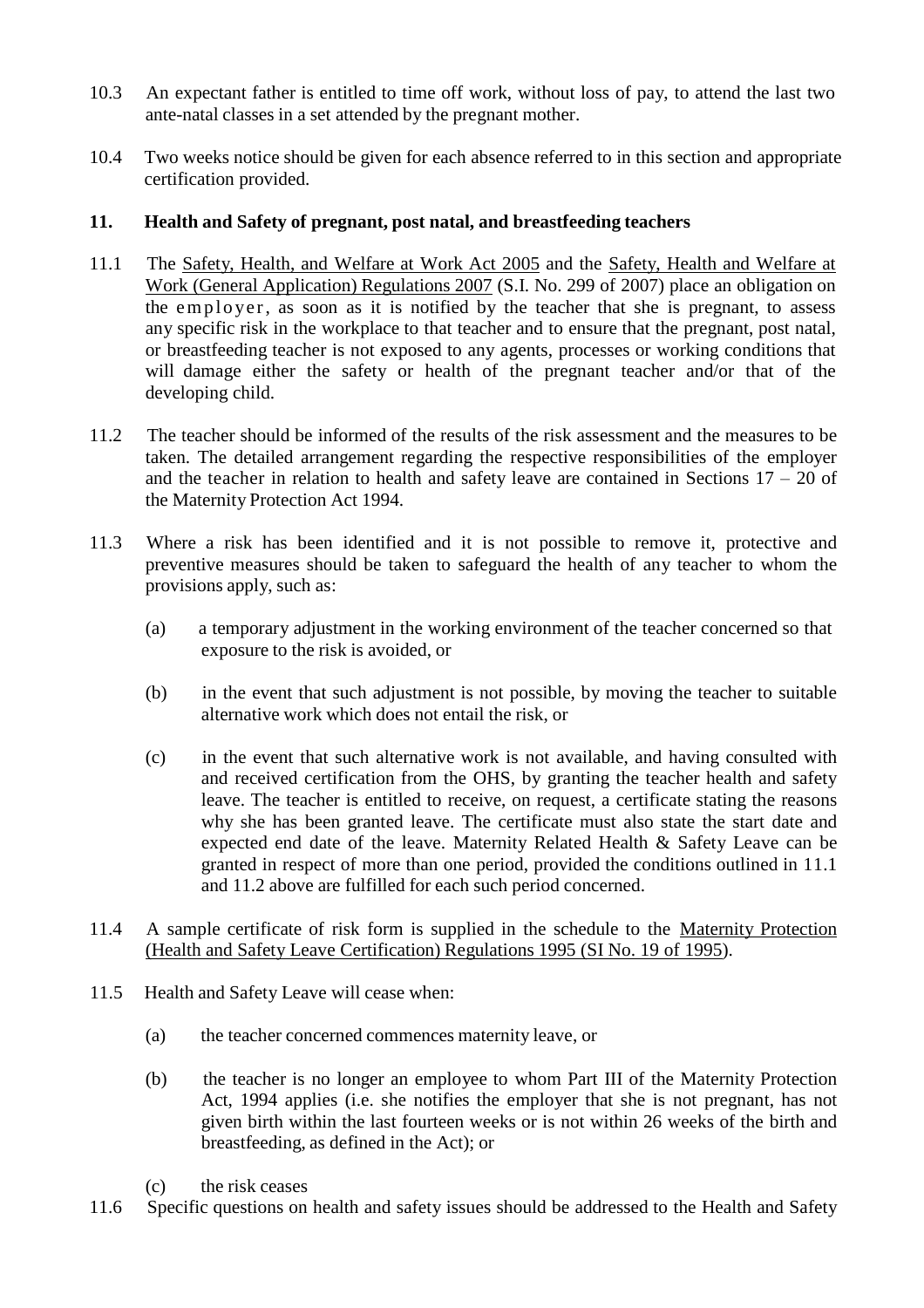Authority (HSA), [www.hsa.ie](http://www.hsa.ie/) , which can provide advice, assistance and encouragement aimed at the prevention of work related accidents and the promotion of occupational safety, health and wellbeing.

11.7 A teacher who makes PRSI contributions at the modified rate (Class D), and has no entitlement to Health and Safety benefit from the DSP, will be entitled to full pay while on health and safety leave. A teacher who makes PRSI contributions at the full rate (Class A) and who is entitled to Health and Safety Benefit from the DSP will be paid full salary by the Department of Education and Skills for the first 21 days and thereafter will be paid full salary less any benefit paid by DSP.

#### **12. Father's Leave: Entitlement of male teachers to leave in the event of the death of the mother while on maternity leave.**

- 12.1 In the event of the death of the mother within 40 weeks of the birth of a living child, a male teacher who is the father of the child is entitled to leave as follows:
	- (a) if the mother dies before the end of the 24th week following the week of the birth of her child, the father is entitled to paid leave up to the 24th week. At the end of this period he is entitled to apply for a further 16 consecutive weeks additional unpaid leave commencing immediately

**or**

- (b) if the mother dies after the 24th week following the week of the birth of her child, the father is entitled to unpaid leave up to the 40th week following the week of the birth of the child.
- 12.2 The sequencing arrangement outlined in **Section 4** will also apply to the father"s leave:
	- (a) Father"s Leave (the transfer to the father of any balance remaining of the mother"s maternity leave entitlement up to the  $24<sup>th</sup>$  week following the week of birth)
	- (b) Statutory additional unpaid father"s leave (the transfer to the father of any balance remaining of the mother's additional unpaid leave up to the  $40<sup>th</sup>$  week following the week of birth)
	- (c) Non-statutory additional unpaid father's leave to end of school year  $(Aug 31<sup>st</sup>)$
- 12.3 The leave should normally commence within 7 days of the event which has created the father's entitlement to the leave but the employer should exercise discretion appropriate to the individual circumstances. To avail of his leave entitlement the father in this circumstance may simply apply in writing to his employer. As soon as is reasonably practicable, the employer should be provided with a copy of the death certificate of the mother and a copy of the birth certificate of the child.

## **13. Postponement of leave entitlements in the event of the hospitalisation of the child**

- 13.1 In the event of the hospitalisation of the child, a request may be made to the employer for postponement of
	- (a) maternity leave
	- (b) statutory additional unpaid maternity leave
	- (c) father"s leave
	- (d) statutory additional unpaid father"s leave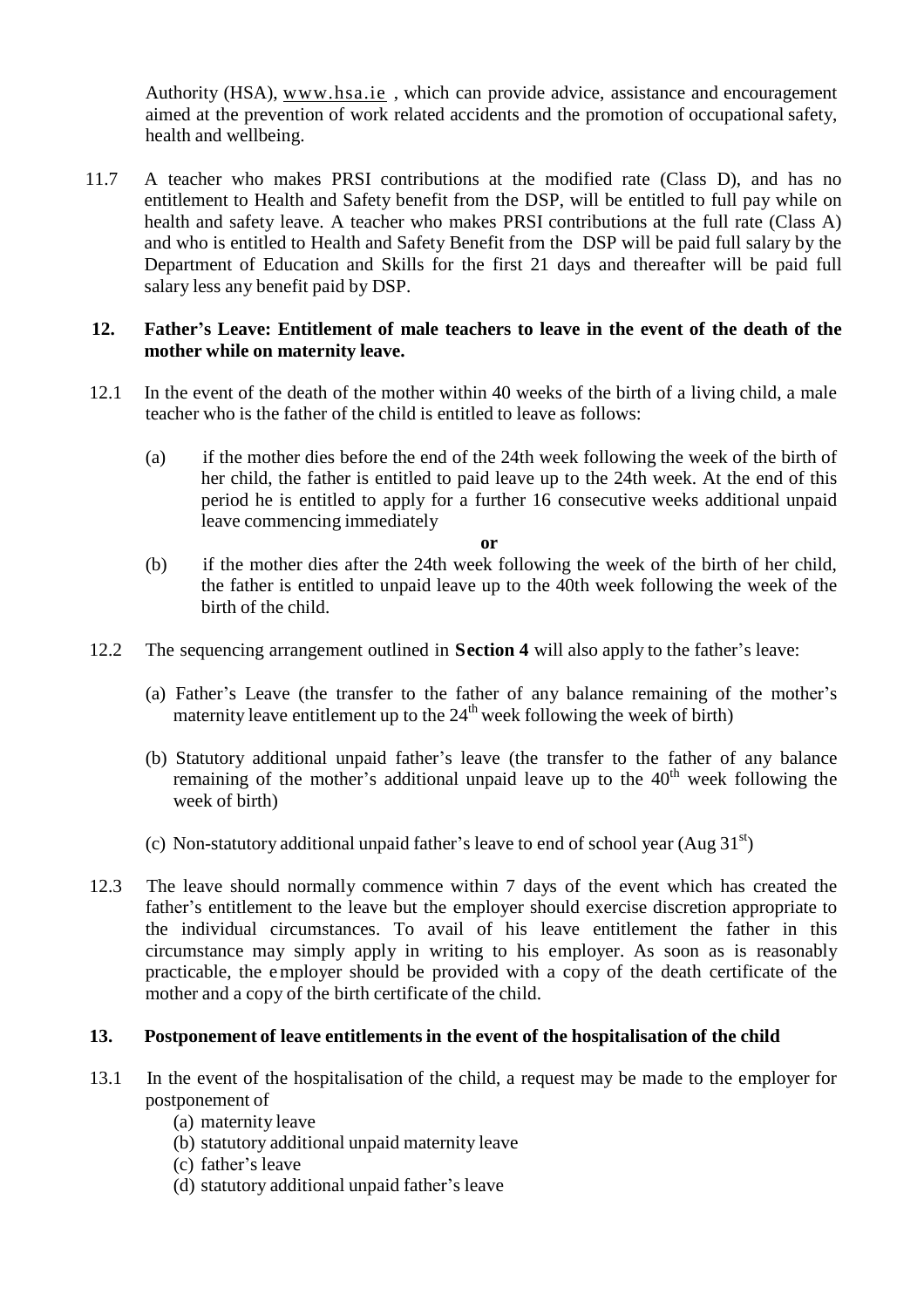- 13.2 Maternity leave can only be postponed after at least 14 weeks of the leave has expired, 4 weeks of which must have been taken after the week of the child"s birth. Postponement of the leave will require the absent teacher to resume duties in the school during the period of postponement.
- 13.3 An application for postponement must be made in writing to the employer, accompanied by certification from the hospital in which the child is hospitalised. The employer must notify the teacher in writing as soon as possible of its decision. If the leave is postponed, the employer and the teacher must agree the date of return to work.
- 13.4 The Department/VEC, and the DSP must be notified immediately if the teacher is to return to work to facilitate pay adjustment and cease any benefit from the DSP the finalisation of payment to the replacement teacher.
- 13.5 The postponed leave must be taken in one continuous period commencing not later than 7 days after the discharge of the child from hospital. The maximum period for postponement of the leave is 6 months.
- 13.6 The teacher must provide the employer with a letter or other appropriate document from the hospital, or the child"s doctor, confirming the child"s discharge date.
- 13.7 If the teacher becomes ill having returned to work and before s/he has taken the postponed leave, s/he will be considered to have started the postponed leave on the first day of absence due to illness unless the teacher notifies the employer that s/he does not wish to begin the postponed leave. If this happens s/he will forfeit the postponed leave and the absence will be treated as sick leave. The normal procedures in relation to sick leave should then be followed, including the furnishing of a medical certificate where appropriate.

#### **14. Termination of statutory additional unpaid maternity/father's leave in the event of sickness of the mother/father.**

- 14.1 If a teacher has made an application for statutory additional unpaid maternity leave, or statutory additional unpaid father"s leave, and subsequently becomes ill, s/he is entitled to cancel that application in writing, not later than 4 weeks before such leave is due to commence. If the 4 week deadline has passed the entitlement to cancel the leave has been lost. However, a formal request can still be made to cancel such leave in favour of a certified sick leave absence.
- 14.2 Approval of such a request to terminate the leave is at the discretion of the employer. If approved, the employer and the teacher must agree the date for any such termination of the leave. The date agreed can not be earlier than the first day of certified illness and not later than when the terminated leave would otherwise have ended. The normal procedures in relation to sick leave will then apply. The teacher will not be entitled subsequently to take the additional unpaid maternity leave or any part of it not taken at the time of commencement of sick leave.
- 14.3 To facilitate necessary pay adjustment the Department/VEC must be notified immediately that the teacher is now on sick leave.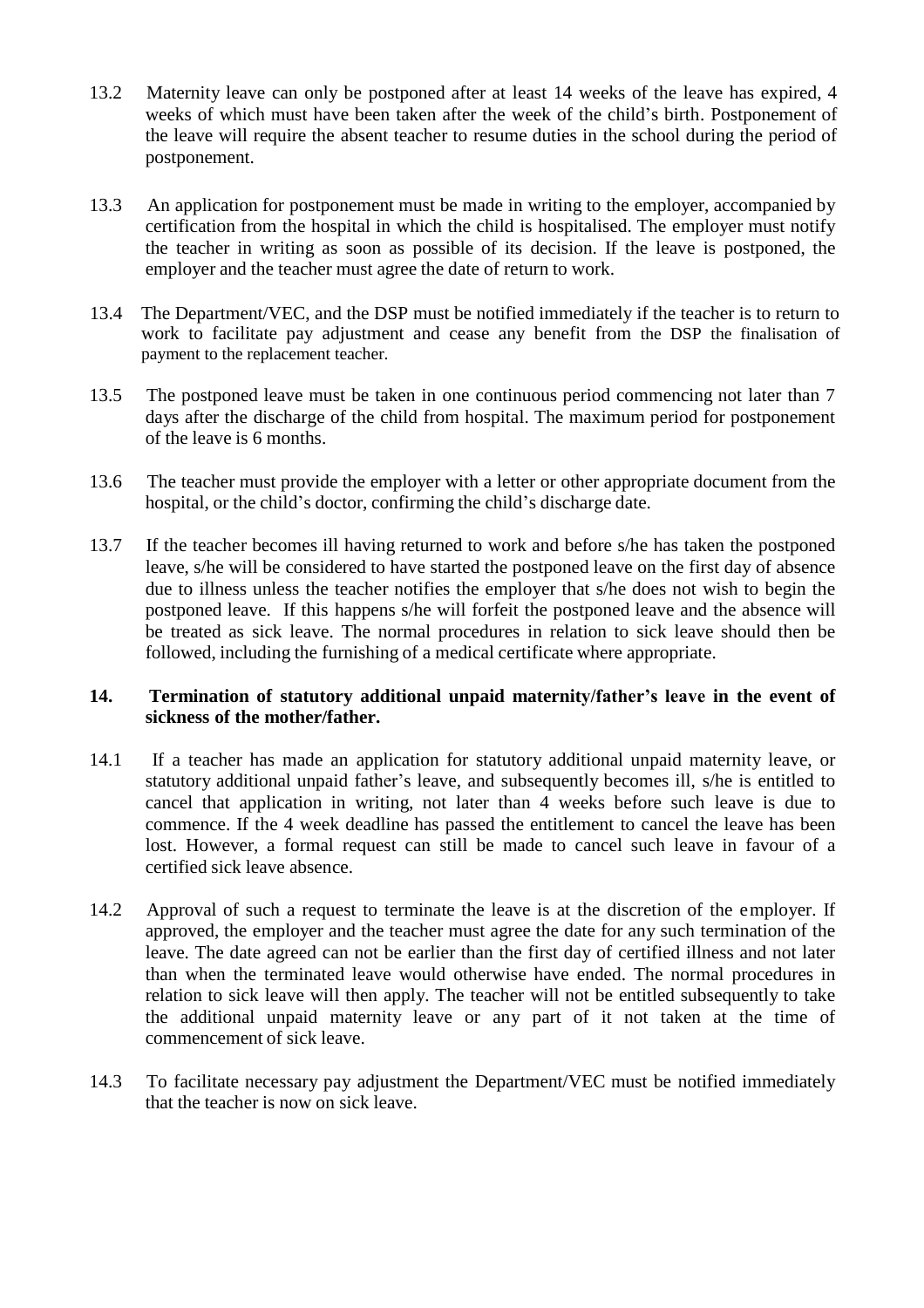## **15. Provision for breastfeeding**

- 15.1 Within a twenty six week period after the birth of the child, a teacher who has returned to work is entitled to one hour per day for the purpose of breastfeeding. The time off, without loss of pay, may be taken as follows:
	- (a) one break of 60 minutes, or
	- (b) two breaks of 30 minutes each, or
	- (c) three breaks of 20 minutes each
- 15.2 A teacher who qualifies for this provision must notify the employer in writing of her intention to avail of such breaks. Notice should be given 4 weeks prior to the return to work following maternity related leave under the terms of this circular. A copy of the birth certificate of the child must be submitted with the application for breastfeeding breaks. It is a matter for the employer to make the necessary arrangements with the teacher to facilitate the taking of the breastfeeding breaks.

#### **16. Discounting of pregnancy related sick leave for pay purposes.**

- 16.1 A pregnant teacher who is ill may qualify for pregnancy related sick leave. Employers are therefore permitted, upon receipt of a medical certificate stating the illness to be pregnancy related, to enter the absence on the OLCS as "pregnancy related illness". This arrangement applies only to illness occurring during pregnancy and before maternity leave commences.
- 16.2 In the case of a teacher who is approaching her maximum entitlement to paid sick leave under normal rules any period of pregnancy related sick leave may be discounted. In order to confirm that the absence was indeed pregnancy related, employers should seek the advice of the OHS.
- 16.3 The employer, in making a referral to the OHS, should follow the Standard Operating Procedures Manual.

#### **17. Fixed Term/Fixed Purpose Appointments**

- 17.1 A teacher who is on a fixed term/fixed purpose contract of employment shall have full maternity leave entitlements during the term of the contract. The granting or taking of maternity leave entitlements should not affect a fixed term/fixed purpose appointment or the renewing of such an appointment.
- 17.2 Maternity related entitlements shall cease on expiry of the contract unless that contract is followed directly by a "back to back" contract in an approved teaching post funded by monies provided by the Oireachtas.

## **18. Replacement Contracts**

18.1 All absences covered by the terms of this circular, of duration of at least one day, are substitutable. Contracts awarded to cover absences outlined in this circular should make clear reference to the fact that there are circumstances where the replacement appointment may have to be terminated in the event of the absent teacher returning to duties earlier than initially expected. (e.g. an absent teacher postpones part of the maternity leave due to the hospitalisation of the newborn baby).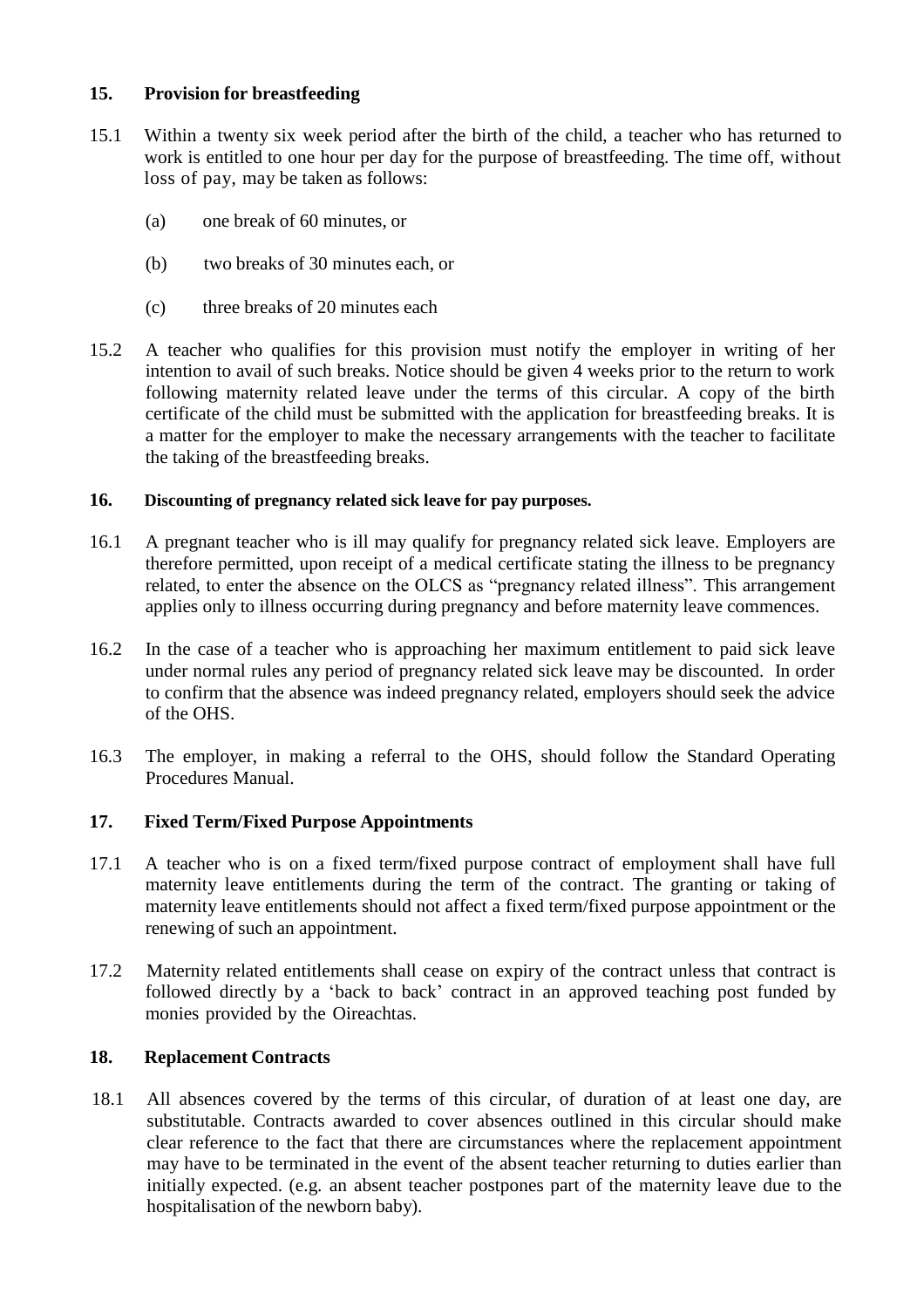#### **19. Status during Leave**

19.1 A teacher absent on any of the leave types referred to in this circular, with the exception of non-statutory additional unpaid maternity leave is deemed to have been in employment at that time. Paid absences are fully reckonable for all purposes including seniority, determination of panel rights etc. Statutory additional unpaid maternity leave is reckonable for all purposes, with the exception of superannuation. Absence on non statutory additional unpaid maternity leave to the end of the school year is not reckonable for any purpose including accrual of annual leave.

#### **20. Vacant Posts of Responsibility**

20.1 A teacher absent on any of the leave types covered by the terms of this circular should be notified regarding vacant Posts of Responsibility which are to be filled in the school.

#### **21. Employment during Maternity Leave**

21.1 Teachers are not permitted to engage in any paid employment during the course of their maternity leave. Under the DSP regulations Maternity Benefit may be terminated in the event that paid employment is taken up while on maternity leave. Any salary payment from this Department may have to be reviewed in the event of termination of Maternity Benefit arising from non compliance with the terms of the DSP scheme.

#### **22. Resumption of Duties**

22.1 The employer should provide the absent teacher with a written statement of their absence and expected date of resumption of duties. Four weeks before the teacher is due to return to the workplace written notice should be given to the employer confirming the intention to resume duties from that date.

## **23. Compliance**

- 23.1 All teachers must adhere to the regulations and procedures set out in this circular. Failure to abide with the regulations and procedures will be dealt with under the agreed disciplinary procedures and may lead to the cessation of salary.
- 23.2 All documentation relating to maternity leave arrangements must be retained by the employer with the relevant personnel records. These records may be selected for inspection by nominated Department officials. All records should correspond with the data input on the OLCS.

#### **24. Further Information**

24.1 In accordance with the introductory paragraph the regulations in this circular are to be implemented by the employer. Thus all queries should initially be brought to the attention of the employer who may wish to consult with their representative organisation, who may further wish to consult with the Department at the following email address: [teachersna@education.gov.ie](mailto:teachersna@education.gov.ie)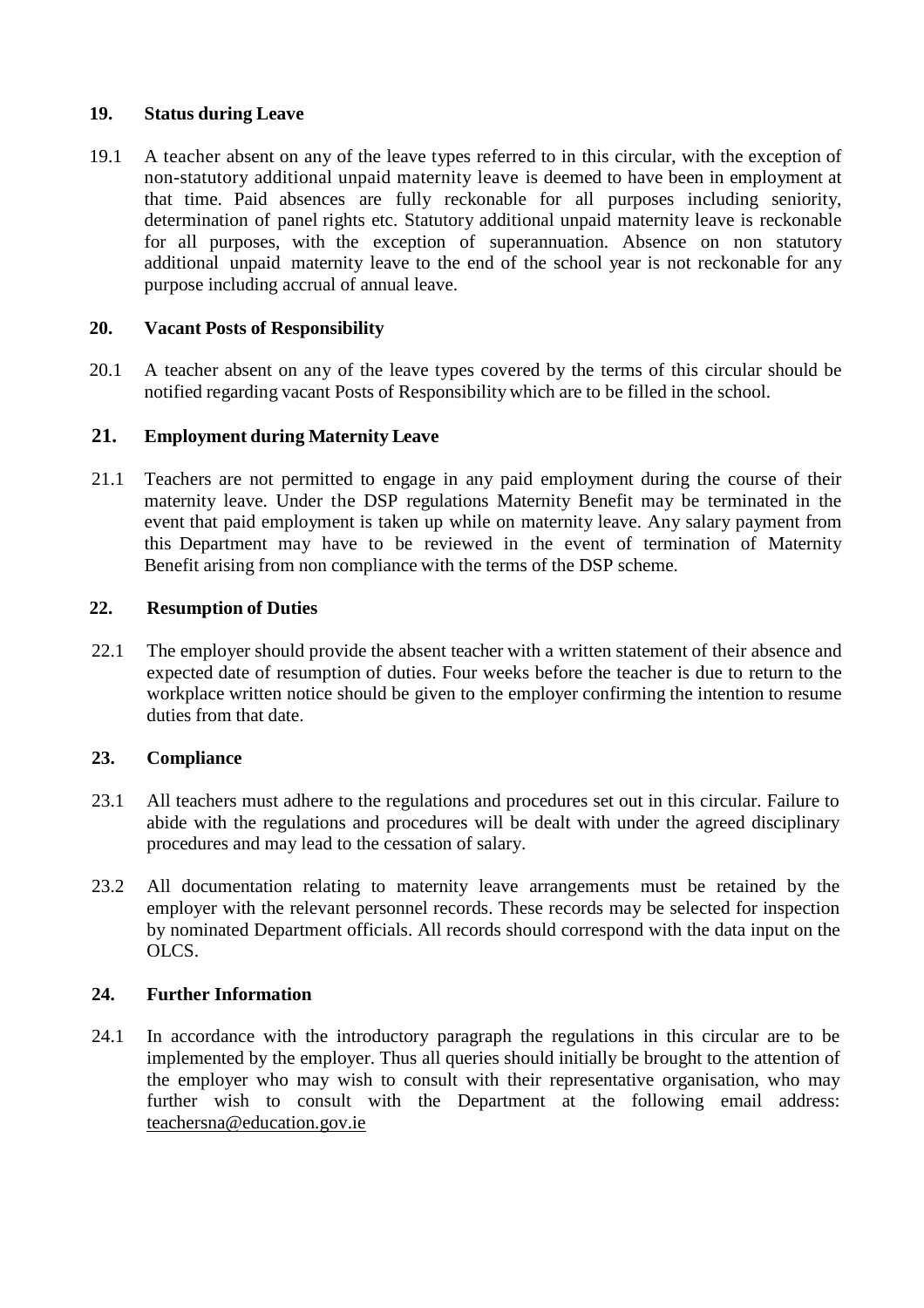# **Appendix A**

# **Application Form for Maternity Leave Entitlements**

This application must be fully completed and retained in the school for record and audit purposes. It can be used to apply for maternity and/or statutory and/or non statutory unpaid maternity leave. It should be completed and submitted at least 6 weeks before the leave is due to commence. This application is NOT to be submitted to the Department of Education and Skills.

If the applicant pays Class A PRSI contributions a completed MB10 Form should be submitted to the DSP. This Form is available from the DSP or online at: [www.welfare.ie](http://www.welfare.ie/)

# **APPLICATION IN RESPECT OF:**

## □ **Maternity Leave** □ **Statutory Unpaid Maternity Leave** □ **Non-Statutory Unpaid Maternity Leave**

*Please tick as appropriate*:

|                                                                                                                                                                                              | Name: School: School: School:                                                      |  |  |
|----------------------------------------------------------------------------------------------------------------------------------------------------------------------------------------------|------------------------------------------------------------------------------------|--|--|
|                                                                                                                                                                                              |                                                                                    |  |  |
| Expected date of birth (EDB) $\frac{\ }{\ }$                                                                                                                                                 |                                                                                    |  |  |
| (Medical certificate must be enclosed confirming expected date of birth)                                                                                                                     |                                                                                    |  |  |
| I wish to commence my maternity leave on $\frac{1}{\sqrt{2}}$                                                                                                                                |                                                                                    |  |  |
| State the number of days statutory additional unpaid maternity leave that are to be taken (if any):<br>(Consecutive days and to include weekends)                                            |                                                                                    |  |  |
| Statutory Additional Unpaid Maternity Leave from ___________to _______________(enter<br>inclusive dates)                                                                                     |                                                                                    |  |  |
| A teacher on completion of maternity leave and statutory additional unpaid maternity leave may<br>apply for 'non-statutory additional unpaid maternity leave to the end of the school year'. |                                                                                    |  |  |
| to $31st$ August ________                                                                                                                                                                    | Non-Statutory Additional Unpaid Maternity leave to the end of the school year from |  |  |
| I wish to apply for the above leave in accordance with the terms of Circular 0009/2013                                                                                                       |                                                                                    |  |  |
|                                                                                                                                                                                              |                                                                                    |  |  |
| Approval and Verification by Employer                                                                                                                                                        |                                                                                    |  |  |
| I certify that I have approved the above leave in accordance with the terms of Circular 0009/2013<br>and I have retained on file the following documents for audit purposes:                 |                                                                                    |  |  |
| 1) All applications for maternity leave entitlements.                                                                                                                                        |                                                                                    |  |  |
| 2) Certificate showing expected date of birth.                                                                                                                                               |                                                                                    |  |  |
| 3) A copy of the completed MB10 form.                                                                                                                                                        |                                                                                    |  |  |
| Signature: Date: Date:                                                                                                                                                                       |                                                                                    |  |  |

*(On behalf of Employer)*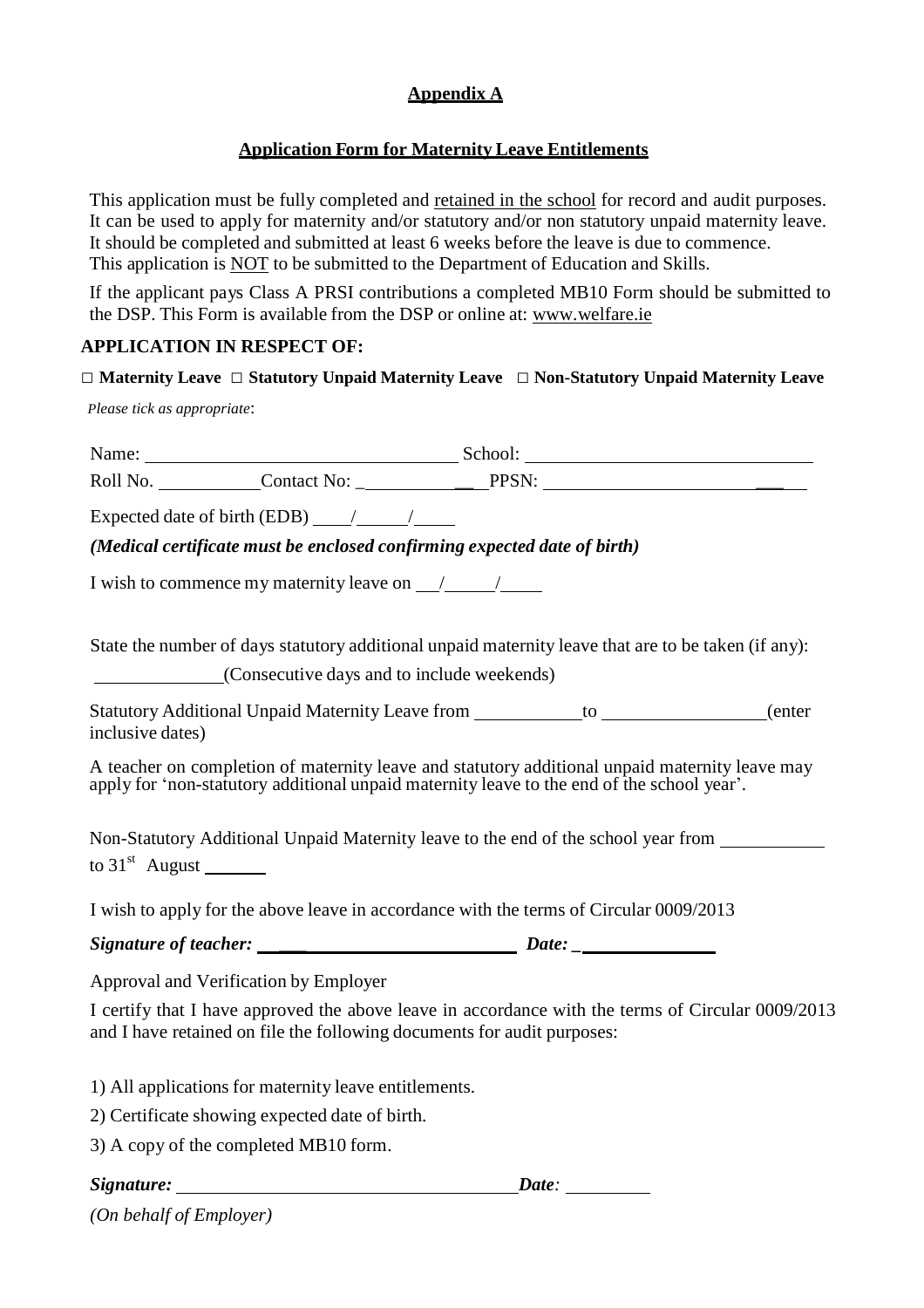## **Appendix B**

# **Procedures relating to the Recording of Maternity Leave on the OLCS (non VEC schools)**

- 1) Click Add under Leave on the OLCS menu
- 2) Enter start and end date of the leave.
	- Click Next
- 3) Select the staff member on leave
	- Select the leave category Family Leave and
	- Select the leave sub category Maternity Leave The total number of days in the range should read 182 (26 weeks) in respect of maternity leave.
	- Click Next
- 4) Enter the expected date of birth
	- Verify MB10 certification

#### **Information to Assist Employers in the Completion of the MB10 Form**

 $\triangleright$  A list of the PRSI weeks for the current and previous year is displayed on OLCS to assist in the completion of the employer"s section of the MB10 form.  $\triangleright$  Where the total number of PRSI weeks is 52 for the previous tax year and the teacher has been in continuous employment since then, the total number of weeks to be entered is 52. If the total number of weeks is less than 52 and the teacher has a contract to the start date of her maternity leave the total number of weeks is the sum of PRSI weeks in the previous tax year plus the PRSI weeks in the current tax year to the start date of her maternity leave.

 $\triangleright$  Enter the appropriate Employers Registered Number, sign, date and stamp accordingly.

Employer Register Number for Post Primary Teachers is 0081300S Employer Register Number for Primary Teachers is 4000099H

- Click on Add Certificate
- Enter start and end date of the Certificate (This date must match the Start and End date of the Maternity leave)
- Click Add (A Certificate number is generated which should be recorded on the back of the application and filed.)
- Click Next
- Click Add. A confirmation message is displayed.

#### **Note: Additional Maternity Leave (Unpaid)**

It is important to note the Unpaid Maternity Leave absences cannot be entered on OLCS until the next working day subsequent to the notification of Maternity Leave. The Department must first verify the Maternity Leave in order to commence deductions from salary.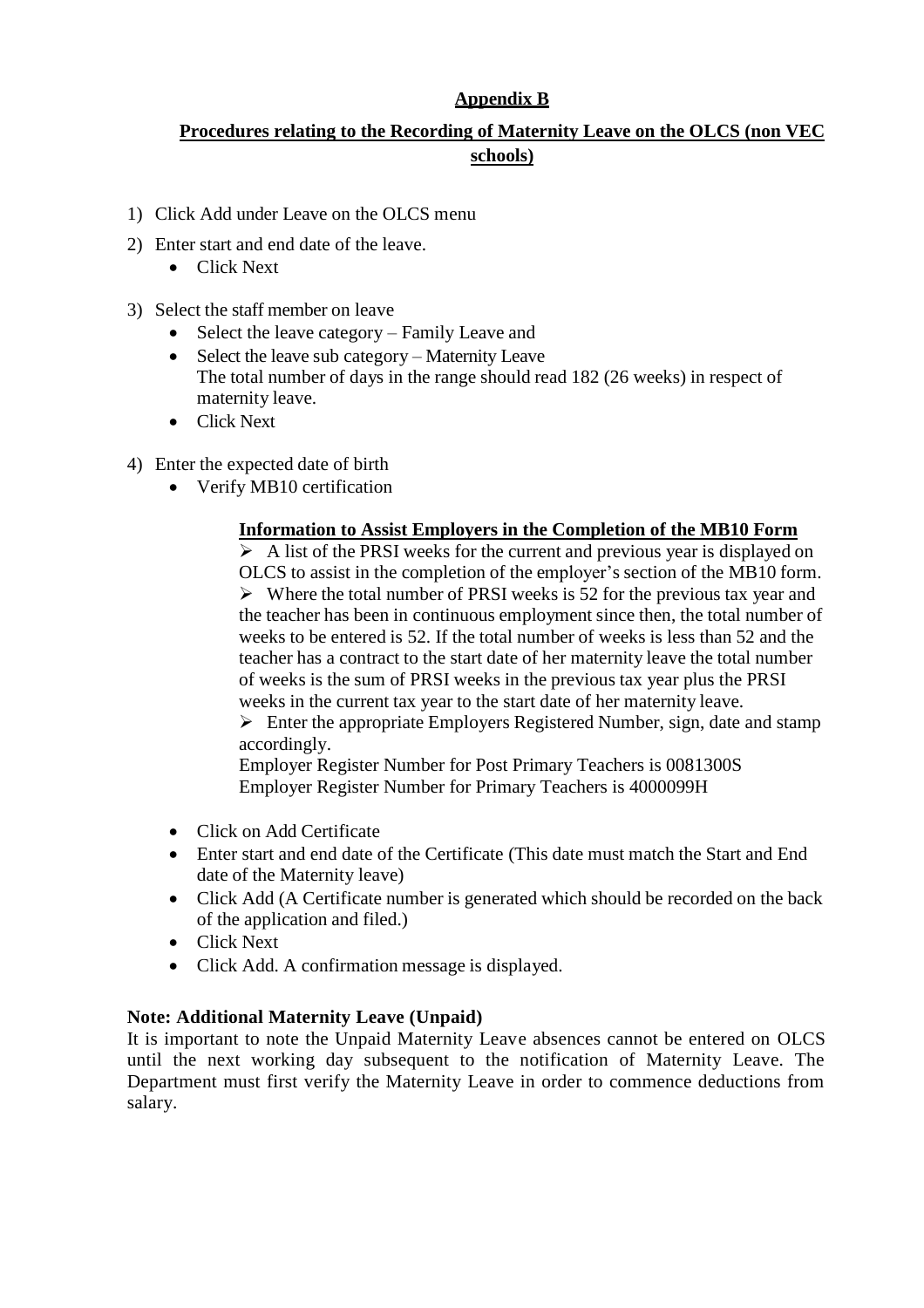## **Appendix C** (i)

## Example Maternity Leave Calculation Worksheet

#### **Example**

Example based on expected date of birth (EDB) of 20 September 2013; leave commencing from 02 September 2013; 112 days statutory unpaid leave followed by non statutory unpaid leave to the end of the school year.

| (1) Expected date of birth (EDB)                                                                                           | 20 September 2013                                                                                                             |
|----------------------------------------------------------------------------------------------------------------------------|-------------------------------------------------------------------------------------------------------------------------------|
| 2) Commencement Date<br>(must be at least 2 weeks prior to the end of<br>the week of the baby's expected birth)            | 02 September 2013<br>(In this example the latest permissible start date would<br>be 07 September 2013)                        |
| (3) Maternity Leave end date<br>(26 weeks from 02 September 2013)                                                          | 02 March 2014                                                                                                                 |
| (4) Statutory Unpaid Maternity Leave<br>$(max of 16 weeks = 112 days)$                                                     | In this example 112 days unpaid leave are to be<br>availed of from 03 March 2014 to 22 June 2014<br>inclusive                 |
| (5) Resumption Date following Statutory<br><b>Unpaid Maternity Leave</b>                                                   | 23 June 2014                                                                                                                  |
| (6) Teachers have a further option of Non<br>Statutory Unpaid Maternity leave to the end of<br>the school year (August 31) | In this example the teacher chooses to avail of this<br>option Non Statutory Unpaid leave from 23 June<br>2014 to 31 Aug 2014 |
| (7) Final date for resumption of duties                                                                                    | 01 September 2014                                                                                                             |